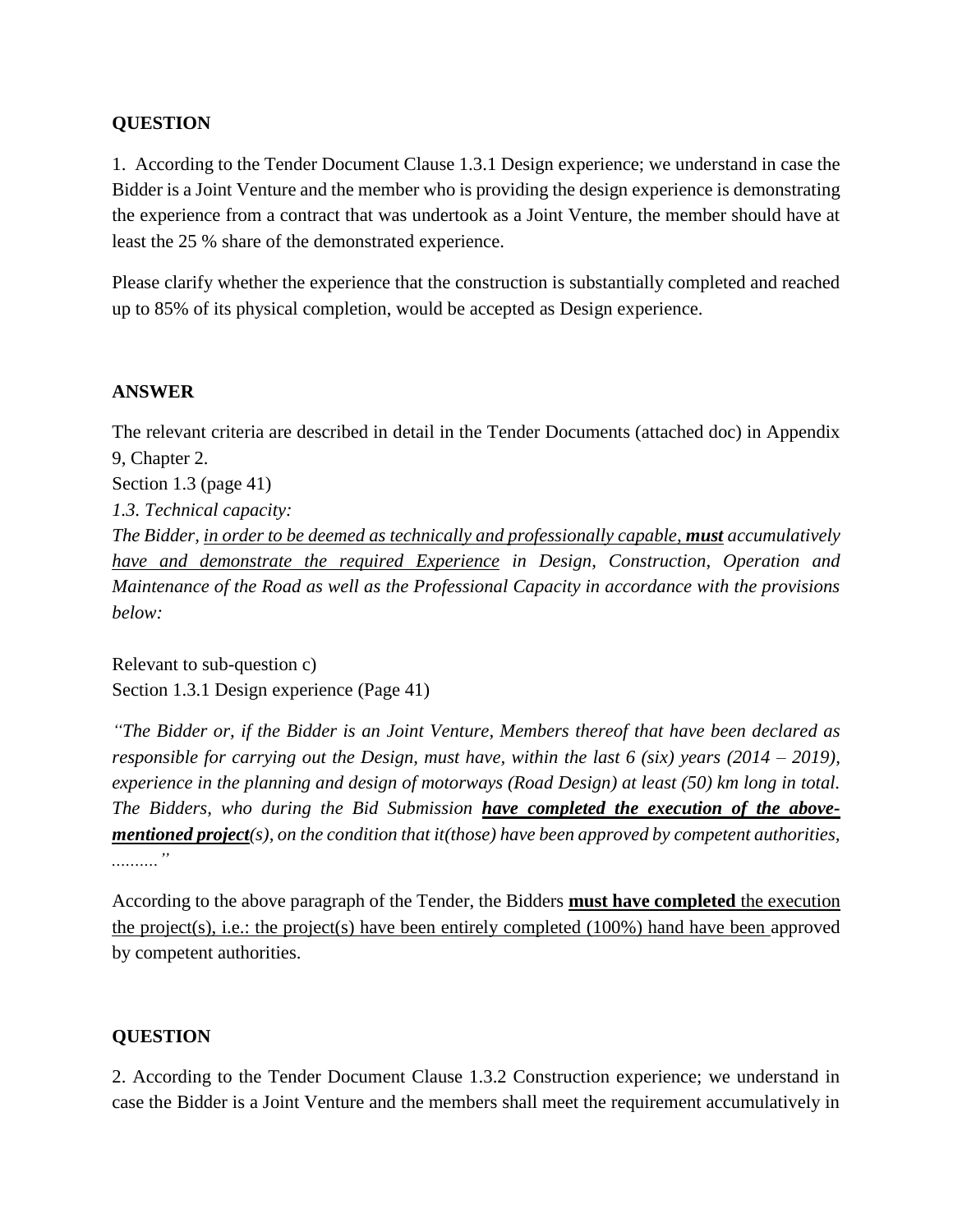accordance with the percentage of the shares in the submitted contract. In each contract submitted; the member who owns that experience should have at least 30 % share of that demonstrated experience and in this case contact price will be consider in accordance with the percentage.

## *1.3.2. Construction experience*

*If the Bidder or, in case the bidder is a Joint Venture, Members thereof or the associates that have been declared as responsible for participating in the Constructor, has constructed Acceptable Projects as member of the Joint Venture, they can, towards demonstrating their Construction Experience, invoke the contract price of the Acceptable Project, provided that they have participated in the construction Joint Venture with a percentage of at least 30%. In this case, each Bidder can invoke each Acceptable Project once. If the participation of the economic operator in the construction of the Acceptable Project is less than 30%, then, for the calculation, the contract price weighted according to the percentage of the participation of the economic operator in the construction Joint Venture is taken into consideration.*

Please also clarify the consideration (described in bold) in case the participation share in the demonstrated contract is less than 30%. (We do not understand the difference in each case)

## **ANSWER**

Section 1.3.2, Construction experience, last paragraph (Page 42):

III. *"If the Bidder or, in case the bidder is a Joint Venture, Members thereof or the associates that have been declared as responsible for participating in the Constructor, has constructed Acceptable Projects as member of the Joint Venture, they can, towards demonstrating their Construction Experience, invoke the contract price of the Acceptable Project, provided that they have participated in the construction Joint Venture with a percentage of at least 30%. In this case, each Bidder can invoke each Acceptable Project once……*

According to the above, if the Bidder (or in case the bidder is a Joint Venture, each Member of it), has constructed an Acceptable project as a Member of Joint Venture/Consortium, then the Bidder is allowed to present in its experience the total contact price, if he had participated in the construction Joint Venture with a percentage of at least 30%.

However, if more than one Member of a Joint Venture under the present tender have participated in the same relevant past construction Joint Venture, then only one Member of the present tender Joint Venture can invoke the project with its total budget (i.e.: the total contract value of a specific project cannot be counted more than once in the total experience of the bidding JV).

Relevant to sub-questions c)

Section 1.3.2, Construction experience last paragraph (Page 42):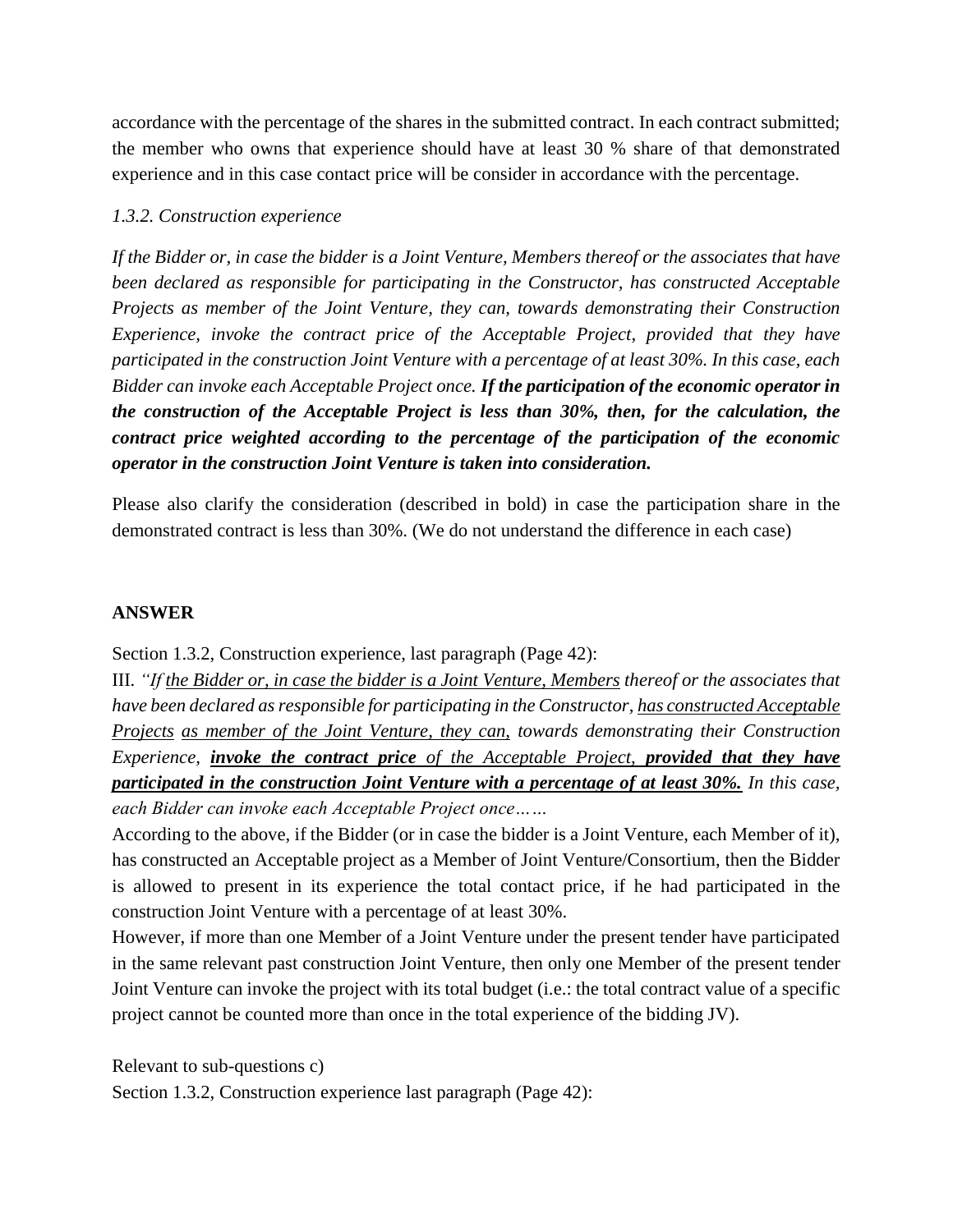*III. "If the Bidder or,……………………..If the participation of the economic operator in the construction of the acceptable Project is less than 30%, then, for the calculation, the contract price weighted according to the percentage of the participation of the economic operator in the construction Joint Venture is taken into consideration."*

According to the above, if the Bidder - or in case the bidder is a Joint Venture a Member of the JV - has constructed an acceptable project as a Member of Joint Venture/Consortium with a percentage of participation in the (past) Joint Venture (JV) **lesser than 30%, then only the actual amount constructed (corresponding to his percentage of participation in the JV) can be counted**. (that is, if the share constructed il 20% of the past project, only 20% of the project value can be claimed as construction experience).

In such a case, though, the minimum threshold of the Acceptable Project (any infrastructure project) is applied on the above weighted contract price. That means that if the weighted contract price is less than 200.000 EUR cannot be presented as the required experience.

# **QUESTION**

3. According to tender document Clause 1.3.3 O&M Experience, Sub Clause 1.3.3.2; the requirement is not clear. It is clear that in case the Bidder is a JV, then the experience will be provided by at least one member of the Bidding JV. In the following section of the clause however, it may be understood that;

a) the member demonstrates the experience, shall have at least 90 % of the share in the Bidding JV?

b) the member demonstrates the experience shall have at least 90 % of the share in the demonstrated experience in case of that experience performed by a JV

Please clarify which scenario, a) or b), explains the criteria?

In Scenario a);

It would be very unfair on the other members (which may be another operator providing experience for the criteria as well) in the bidding JV as it is a very big share to hold.

It also conflicts with the Clause 1.3.3.1 which clearly states that in case the applicant is single firm, it should have at least 30 % direct participation in the demonstrated experience in case of that experience performed by a JV.

## **ANSWER**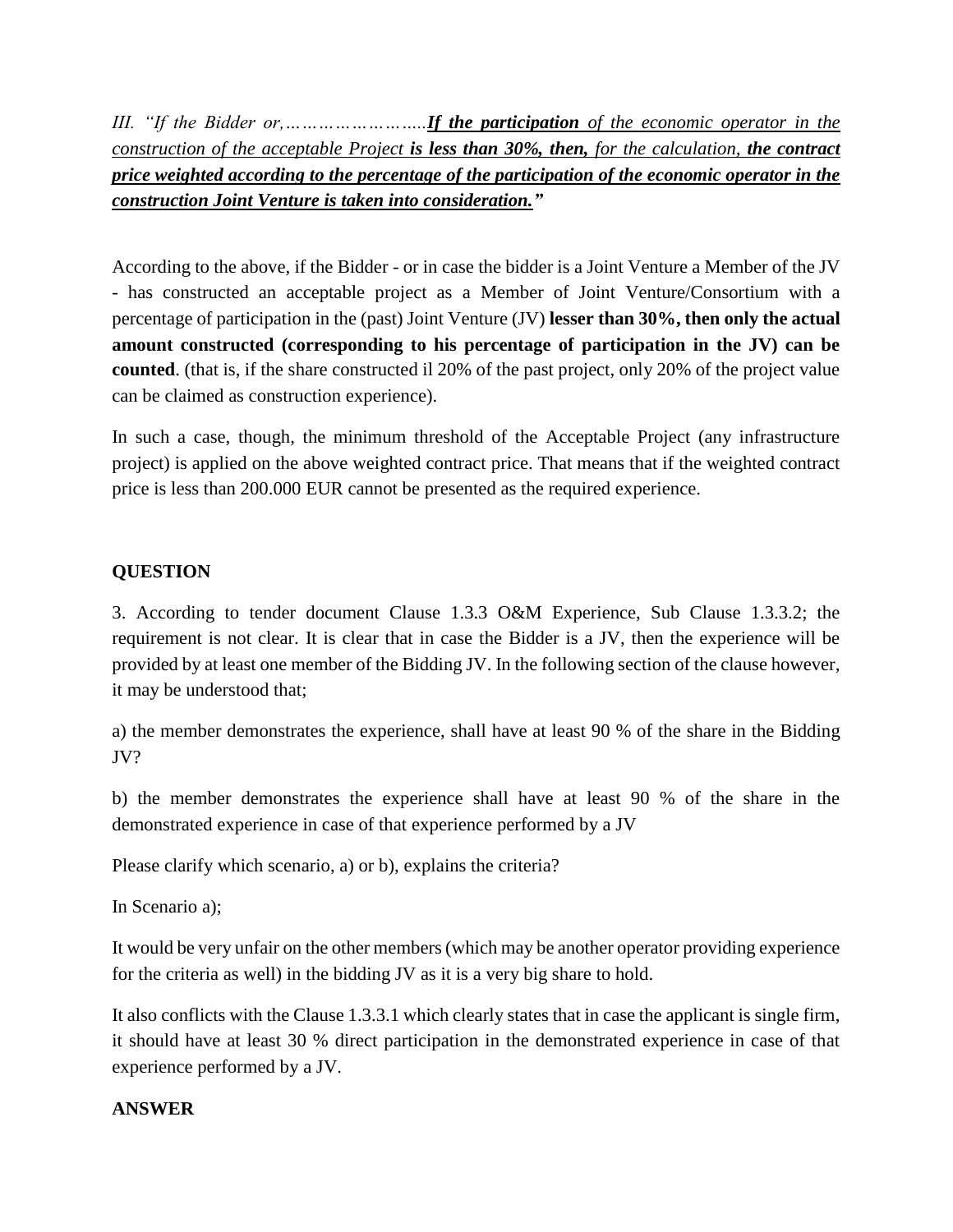Appendix 9, paragr.1.3.3.2 (page 43)

*"In case of a Joint Venture and/or Companies, the Experience in Operation, Maintenance and Exploitation must be held by at least one member thereof, who participates in the Joint Venture of Persons with a percentage no less than 90%. It is noted that this member of the Joint Venture of Persons, will keep the above mentioned percentage of their participation in the capital share of the SPS for a defined period of time in accordance with the special provisions of the Concession Agreement."*

According to the above, at least one member of the Joint Venture and/or Companies must have the required experience in Operation, Maintenance and Exploitation (2 Acceptable projects).

# **QUESTION**

4. According to tender document Clause 1.3.3 O&M Experience, Sub Clause 1.3.3.1;

The wording is not clear to understand the requirement for the length of the road in the Acceptable project.

As it was stated as " accumulatively per contract" and not "accumulatively as per contract" or "as per contract" there may be a misunderstanding for the requirement.

Please clarify whether the EACH required Acceptable should be 100 km long or they should reach to 100 km together accumulatively.

## **ANSWER**

Tender Documents, ENGLISH VERSION Appendix 9, par. 1.3.3.1 (page 43) mention:

"..*Acceptable Projects that demonstrate experience in the fields of maintenance, operation and exploitation, are projects of Motorways at least one hundred (100) kilometers long accumulatively per contract….."*

The Contract for maintenance, operation and exploitation must refer to Motorways at least one hundred (100) kilometers long, either as one single Motorway or as more than one section of Motorways which are not necessarily connected to each other but all sections are included in the same Contract.

Further, Tender Documents, ALBANIAN VERSION Appendix 9, par. 1.3.3.1 (page 42) mention: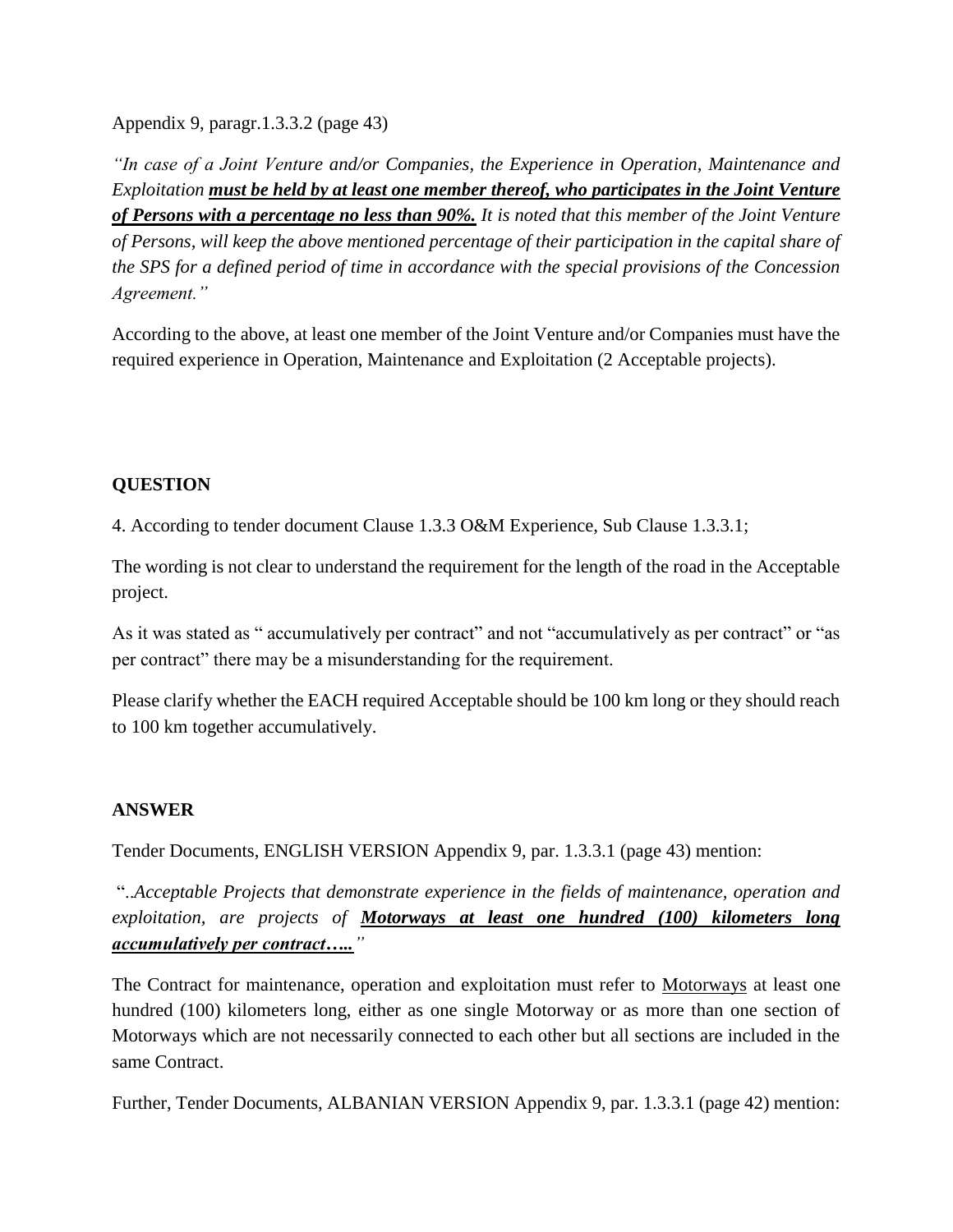*"…Projektet e Pranueshëm që dëshmojnë përvojë në fushat e lartpërmendura janë projektet e Autostradave me një gjatësi minimumi 100 (njëqind) kilometra për kontratë…"*

*"..Acceptable Projects that demonstrate experience in the fields of maintenance, operation and exploitation, are projects of Motorways with a minimum length of 100 (one hundred) kilometers per contract….."*

Tender documents in Albanian language are the official documents approved by the Council of Ministers. In case of differences between the Albanian and English versions the text in Albanian is the official one.

According to the above the Acceptable Projects is one single Motorway with a minimum length of 100 (one hundred) kilometers, which is included in one Contract.

# **QUESTION**

5. As indicated in sub-clause 1.3.3.2 in Appendix 9 on Page 43 of Preceding Documents for Competition Concession/Private Public Partnership Procedure for this project, "In case of a Joint Venture and/or Companies, the Experience in Operation, Maintenance and Exploitation must be held by at least one member thereof, who participates in the Joint Venture of Persons with a percentage no less than 90%. It is noted that this member of the Joint Venture of Persons, will keep the above mentioned percentage of their participation in the capital share of the SPS for a defined period…", please confirm whether the above-mentioned 90% in percentage of Joint Venture of Persons and Capital Share of the SPS is alterable or not? Is it allowed to be lowered? The key members in Joint Venture include financing and contracting and Operation & Maintenance members, if there is only one member charge for O&M, could you please reduce the proportion? Is it possible to allocate the shareholding ratio by itself in accordance with their respective obligations?

## **ANSWER**

Appendix 9, paragr.1.3.3.2 (page 43)

*"In case of a Joint Venture and/or Companies, the Experience in Operation, Maintenance and Exploitation must be held by at least one member thereof, who participates in the Joint Venture of Persons with a percentage no less than 90%. It is noted that this member of the Joint Venture of Persons, will keep the above mentioned percentage of their participation in the capital share of the SPS for a defined period of time in accordance with the special provisions of the Concession Agreement."*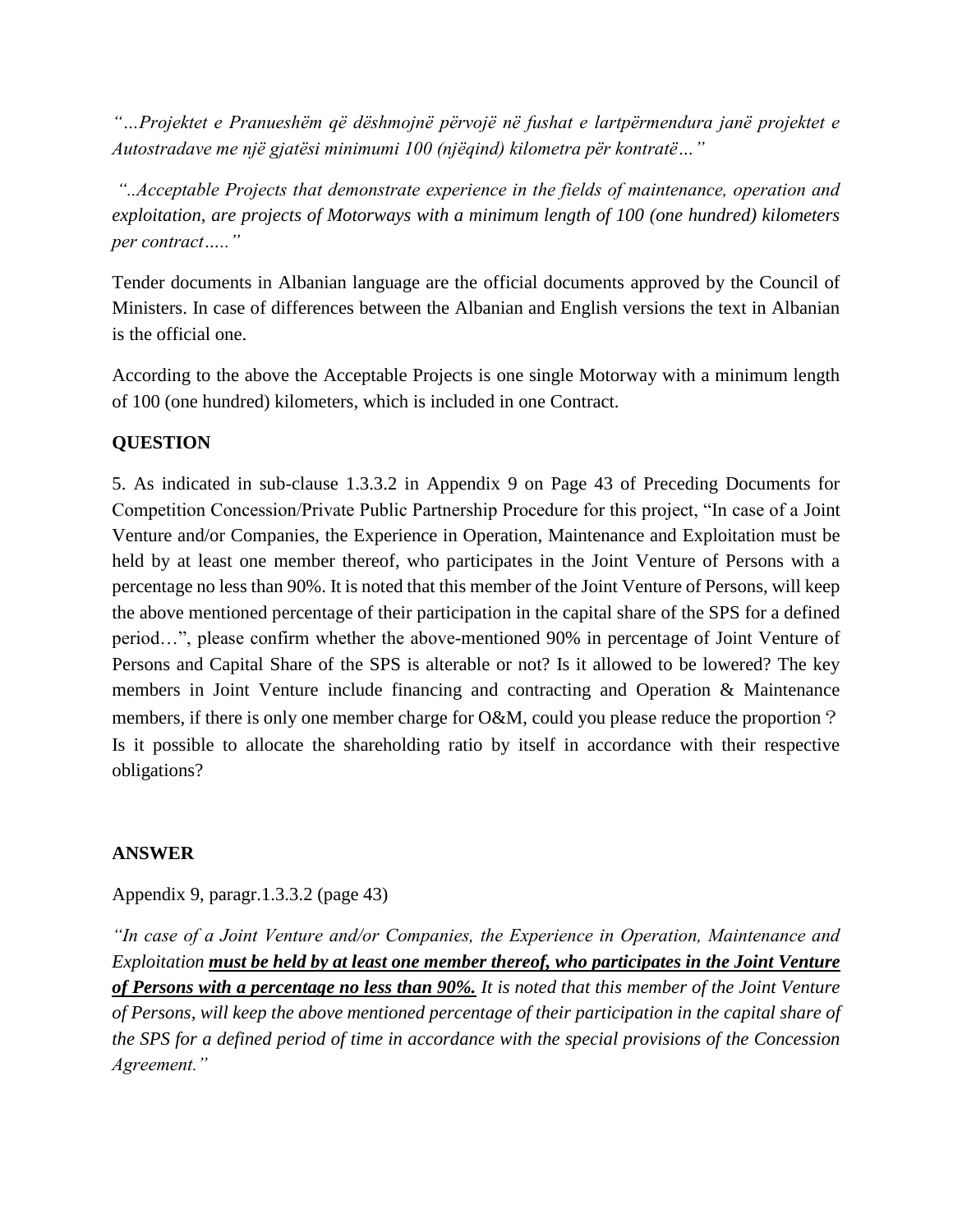According to the above, at least one Member of the Joint Venture and/or Companies must have the required experience in Operation, Maintenance and Exploitation (2 Acceptable projects).

# **QUESTION**

6. Please clarify whether the responsibilities and expenses for the project land acquisition, the coordinated relocation and compensation of residential houses that affect road construction, and the relocation of public facilities are borne by the government or the bidder?

## **ANSWER**

The procedures for the land expropriation will be implemented by the Government of Albania (GoA) - under MIE initiative– after the contract will be signed. Therefore, the expropriations will be based on the technical designs elaborated by the Concessionaire and agreed with the MIE. The expenses generated by the required land (and buildings if there are) expropriation will be covered by the GoA.

# **QUESTION**

7. As indicated in Appendix 12 EVALUATIION CRITERIA, regarding Max Guarantee Amount on Page 78 of Preceding Documents for Competition Concession/Private Public Partnership Procedure for this project, "The concessionaire can receive this support amount –guarantee over Concession period … The total guarantee amount can not be exceeded that amount of 121.324.770 Euro", we kindly request you to clarify how this indicated guarantee amount is secured, whether the guarantee amount is included in the annual fiscal budget and paid by the government every year? And what kind of guarantee the Government prefers to offer, it is cash, letter of guarantee or government commitment letter or sovereign guarantee?

## **ANSWER**

The Ministry of Infrastructure and Energy, as Contracting Authority, is responsible for all aspects related to the contract, therefore, including the "Support Amount-Guarantee".

The offered annual maximum "Support Amount-Guarantee" by the Concessionaire, will be included in the Ministry's planned Budget for the relevant years and it will be paid in cash. The maximum foreseen amount of the Guarantee has already being approved according to the relevant Albanian legislation.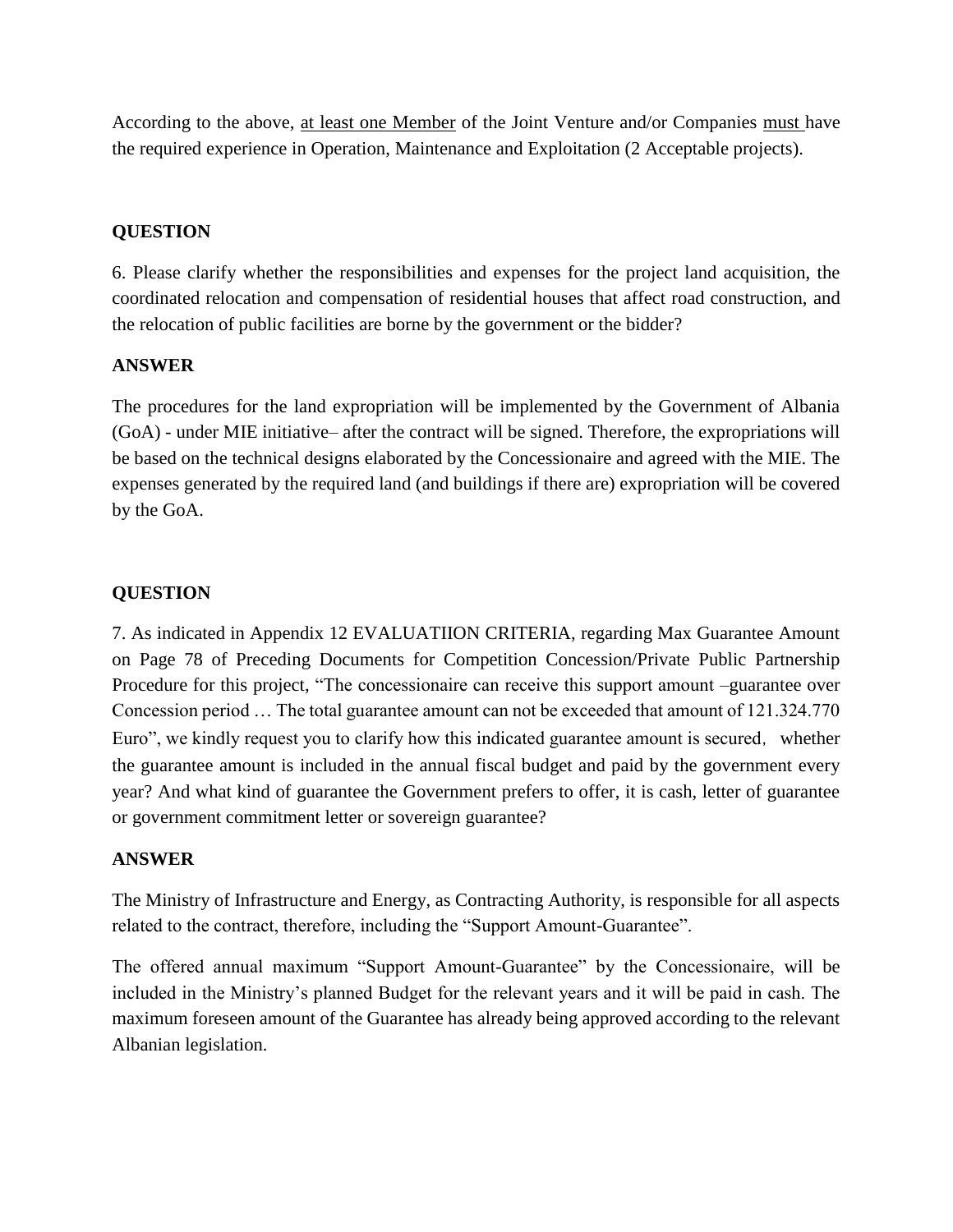#### **QUESTION**

8. It is stated in Tender Document the total length of project has been divided into 3 sections and the required deadline to complete the construction of these 3 sections is different. As a result, please clarify the preferred commencement to enter concession period, after the completion of all three sections or section by section.

#### **ANSWER**

The Motorway is divided in the following six Sections (see Introduction and Appendix 14):

Section 1 Milot – Thumane (existing alignment)

Section 2 Thumane – Kashar (new alignment)

Section 3 Kashar – Peze Helmes (new alignment)

Section 4- Peze Helmes – Luzi Vogel (new alignment)

Section 5- Luzi Vogel / Lekaj – I/C Rrogozhine (existing alignment)

Section 6- Rrogozhine – beginning of Fier Bypass (existing alignment)

According to Appendix 14 (page 84, EN version) and the presented time chart of project construction and operation there is a distinction in the period of implementation between the Sections that are existing alignments to be upgraded and the Sections that are new alignments:

- existing alignment segments-sections (above sections 1, 5 and 6):
	- The **Commercial Operation** (toll collection) starts right after the completed construction (estimated start day 01/01/2024)
- new alignment segments-sections (above sections 2, 3 and 4):
	- $\checkmark$  The **Commercial Operation** (toll collection) starts right after the completed construction (estimated start day 01/01/2026)

The Technical Criteria 9, 10 and 11 of Appendix 12 (page 63 EN version) define the maximum offered time for completion of construction as following:

- a. Milot Thumane: above section 1 (existing alignment)
- b. Thumane Luzi Vogël Lekaj above sections 2, 3 and 4 (new alignment)
- c. Luz i vogël/Lekaj Fier above sections 5 and 6 (existing alignment)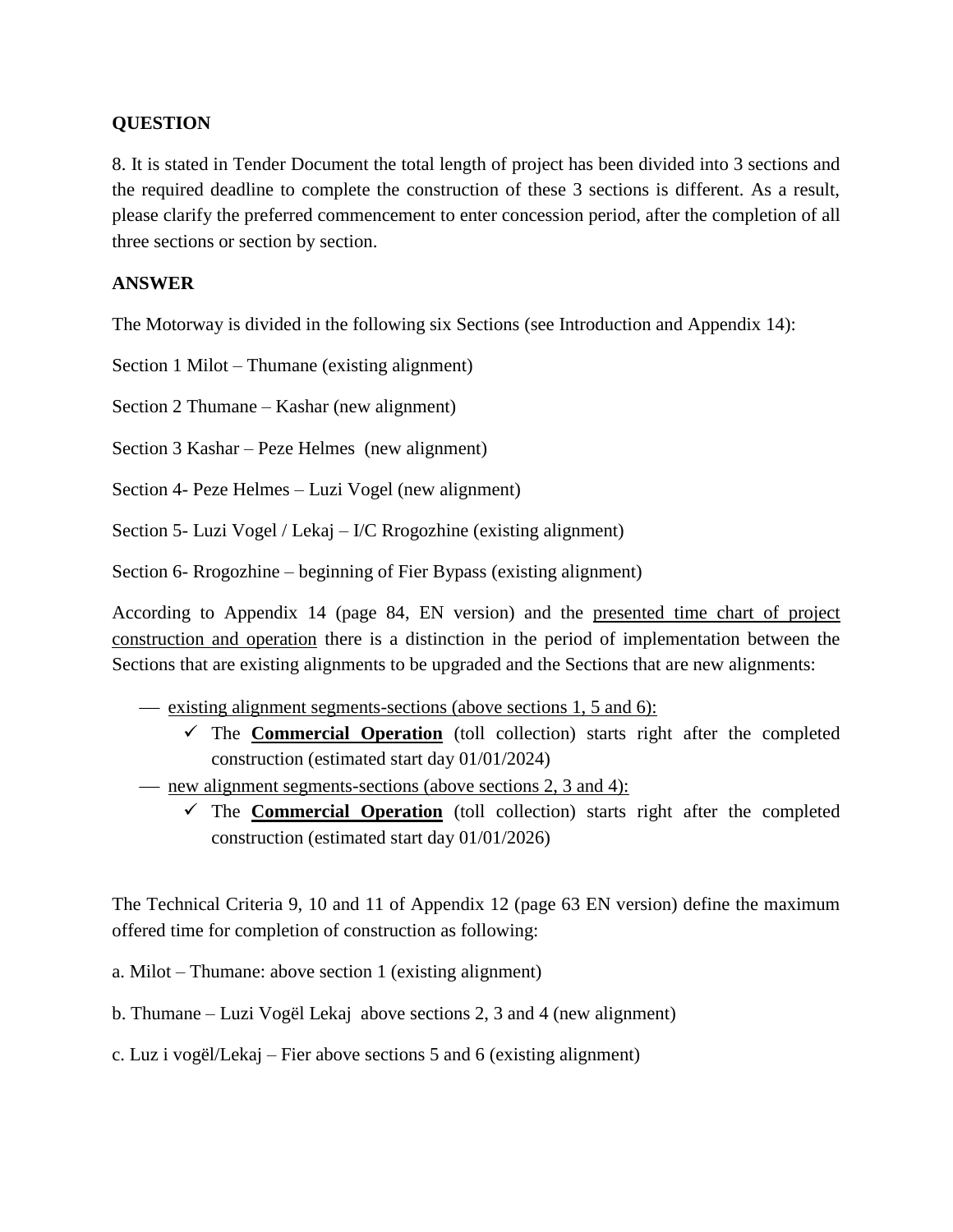## **QUESTION**

9. Please clarify whether the toll currency for pricing and payment is Euro? If it is not the euro, how to determine the exchange rate between the euro and the Albanian lek?

#### **ANSWER**

In Appendix 12 (pages 64 and 73) it is stated that the toll rate /km/veh is in EUR.

#### **QUESTION**

10. Please provide a complete draft of the concession agreement for this project.

#### **ANSWER**

Appendixes 18 and 19 is a draft of the concession agreement which will be further elaborated during the negotiations with the winning Bidder before signing the Contract.

#### **QUESTION**

11. Please clarify whether the three sections of roads, Milot-Thumane, Thumane-Luzi vogël/Lekaj, Luzi v vogël/Lekaj-Fier, have a prescribed start date.

#### **ANSWER**

(See also the above answer to question 8)

The construction of all Sections starts after the signature of the Contract.

In Appendix 14 (page 84, EN version) the time chart of project construction and operation is presented.

There is a distinction in the period of implementation between the Sections that are existing alignments to be upgraded and the Sections that are new alignments.

#### According to the time chart:

- the first group of the project sections "Milot-Thumane & Luzi Vogel/Lekaj-Fier Bypass" includes the existing alignment sections (above Q8 sections 1, 5 and 6) and the parts a. & c. as they are mentioned in the appendix 12:
	- a. Milot Thumane: above section 1 (existing alignment) and
	- c. Luz i vogël/Lekaj Fier above sections 5 and 6 (existing alignment)